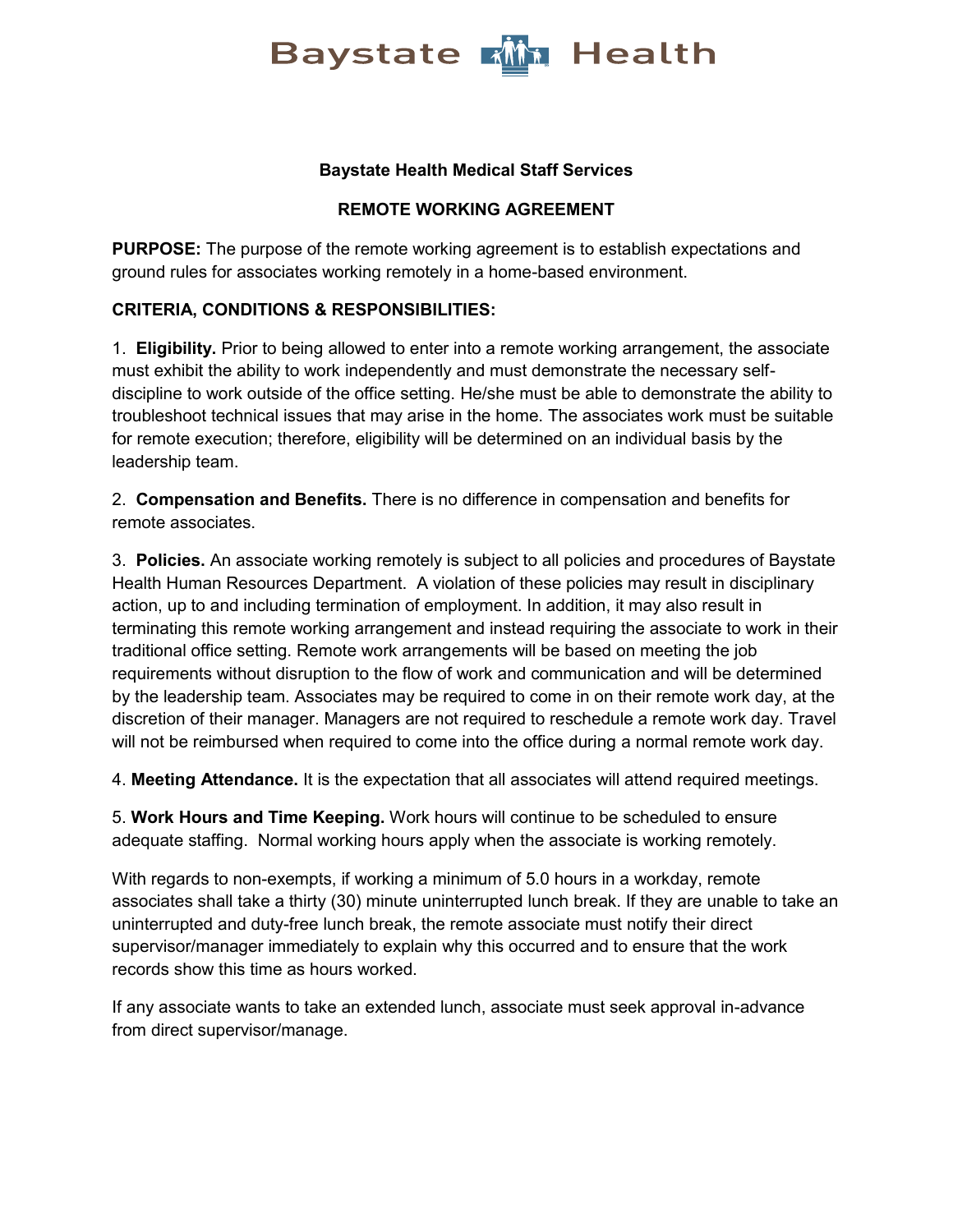Remote associates are also entitled to a fifteen (15) minute paid break in the first half of their work schedule, and then a second fifteen (15) minute paid break in the second half of their work schedule.

Remote associates must work their regularly scheduled time and hours must be emailed to the associate's direct supervisor/manager at the end of each pay period.

The associate's direct supervisor/manager must authorize overtime in-advance prior to hours worked. When overtime is authorized, all associates will be notified via e-mail or phone. This applies to non-exempt associates only.

6. **Productivity/Quality.** Productivity standards and quality standards shall be maintained and monitored routinely. Failure to maintain standards may result in disciplinary action, including up to termination, and/or requiring the associate to work onsite.

7. **Training.** Associates who are working on skills development may be required to work in the office setting for effective training. Scheduling of this training will be at the discretion of the associate's direct supervisor/manager. If training is required onsite, the training shall continue until it is determined that the associate's skills have progressed to a level where independent work can occur. At this point, remote work/telecommuting may resume.

8. **Dependent Care.** A remote associate may **NOT** provide primary care for a child or adult during working hours. If children will be in the home during the associate's remote working hours, another individual must be present to provide primary care for those children.

9. **Communication.** Routine communication will be sent via e-mail. However, there may be times during business hours in which an associate may need to be reached via telephone. The remote associate is responsible for providing an available phone line in order to receive such telephone calls.

10. **Downtime.** In the event of a system down time or home office equipment failure - the following steps should be followed:

A. For all unscheduled downtime (connectivity, hardware, or application) greater than 15 minutes, associates must contact their direct supervisor/manager immediately the associate may be required to clock out of Kronos if there is no work that can be performed during the down time. The recording of time will be documented by the direct supervisor/manager if working remotely.

- B. Follow the IT troubleshooting procedures
- C. Associates may be required to:

a. Report to their normal office or alternate location if systems are not functioning properly at their home site.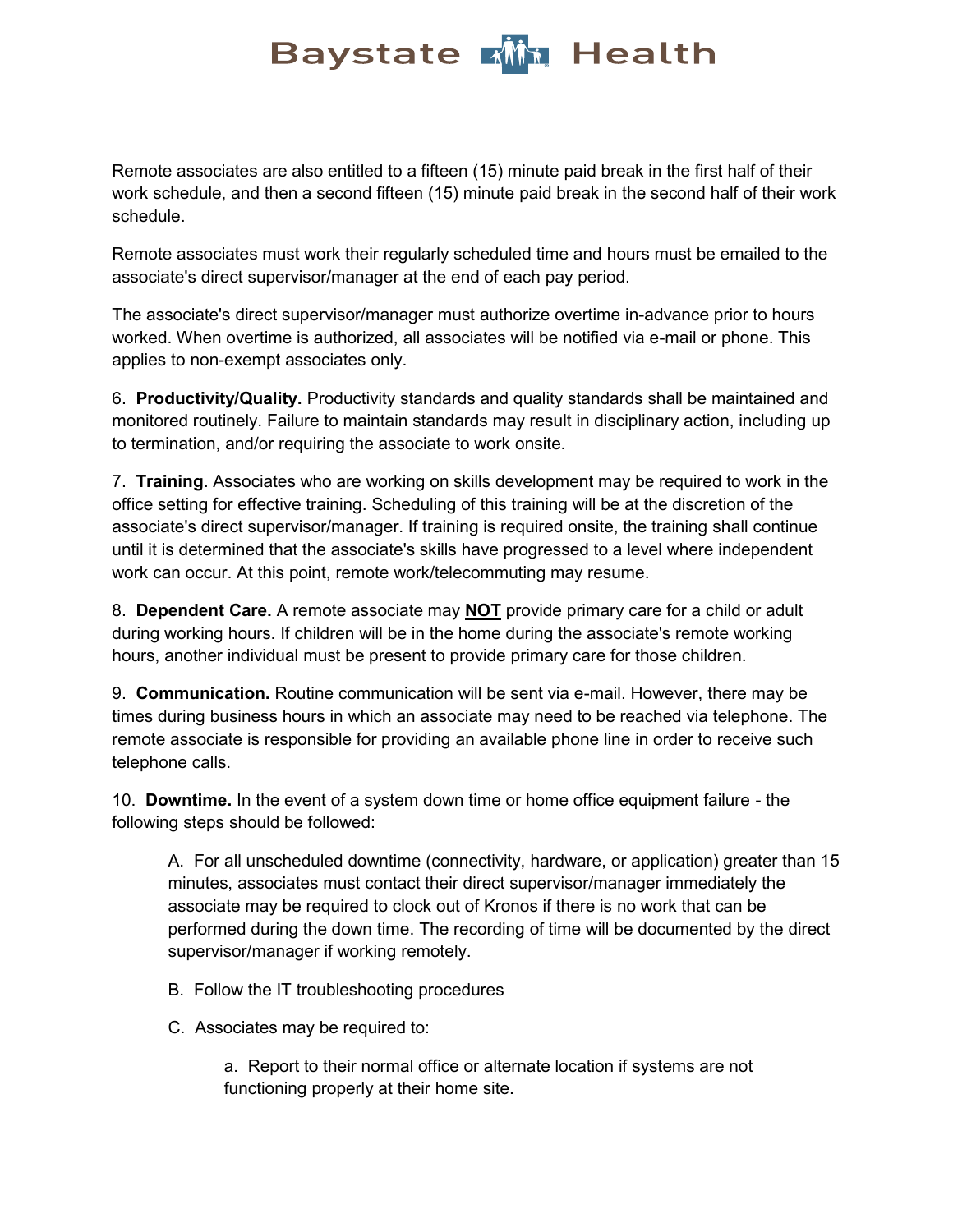b. Flex their work schedule.

11. **Equipment.** If remote associates have taking equipment home from their work office, remote associates are responsible for Baystate Health equipment used in their homes, and for protecting the equipment from misuse. Use of the equipment by anyone other than the associate is strictly prohibited and may result in disciplinary action and/or an end to participation in the remote work program. Additionally, if any software, other than that provided by Baystate Health is loaded on the computer and results in damage to the computer, software, or network, the remote associate may also be liable for damages incurred.

Baystate Health IT will not be servicing equipment at the associate's home. It will be the responsibility of the remote associate to bring the equipment in need of servicing back to a Baystate Health location for servicing.

The associate is responsible for all replacement costs of Baystate Health equipment provided by Baystate Health that is lost or damaged by fire, water, theft, or other causes in the home workspace. It is recommended that the remote associate check with their insurance agent to ensure the above stated equipment is covered under their insurance policy.

12. **High-Speed Internet Service/Telephone Lines.** The remote associate will be required to use a high-speed internet service when working at home. The associate will be responsible for paying the monthly internet service bill. All costs for installing and maintaining high speed internet service will be the responsibility of the associate.

13. **Workspace and Furniture.** The remote associate will provide a dedicated place in the home for the work setting to include furniture, a desk and chair. Ideally, the workspace will be private and in a separate room away from the remainder of the living space. If a separate room is not available, the work area should at least be outside the flow of normal family traffic. The associate is responsible for all costs associated with establishing and maintaining their remote work area.

14. **Confidentiality.** Associates working in their homes must protect patient/provider confidentiality. Printing of patient/provider information, including any protected health information (PHI), is strictly prohibited. It is the associate's responsibility to prohibit accidental or other access to patient/provider information or any Baystate Health work related information by others. A breech of confidentiality will result in termination and/or disciplinary action. Patient information is protected under Federal HIPAA regulations.

15. **Taxes.** A home office is not an automatic tax deduction. Associates should check with their tax advisor regarding this issue.

16. **Safety.** The associate will safely maintain the workspace in the home and keep it free from hazards and other dangers. Guidelines for a safe workspace include: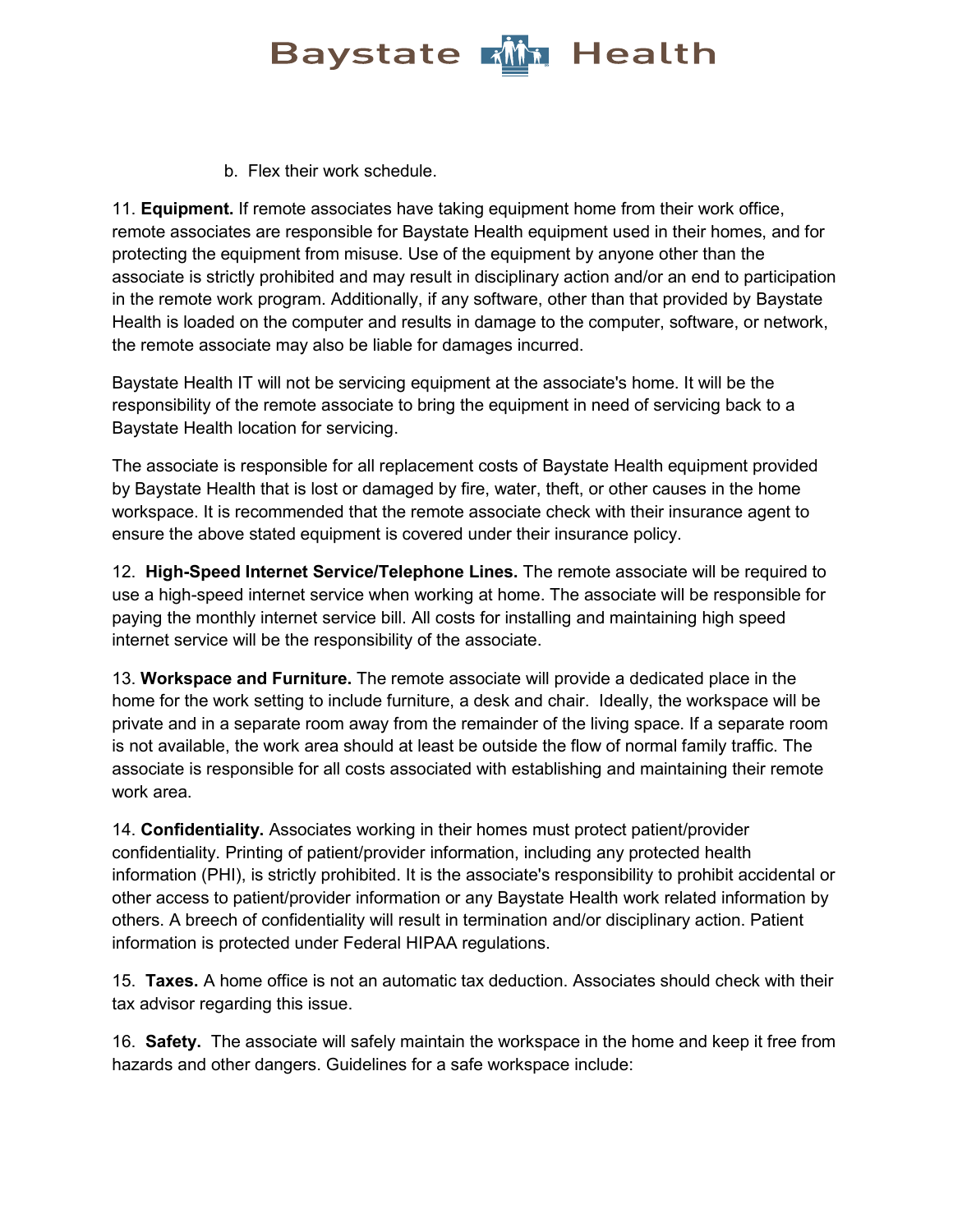- A. Computer equipment must be placed on a sturdy work surface with adequate ventilation space.
- B. Cable connections and electrical cords must be in good working order with no exposed wires. Electrical outlets must be grounded. Extension cords are not permitted. Surge protectors are required.
- C. Seating must be comfortable, supportive and sturdy.
- D. Heavy books, plants, etc., should not be placed on high shelves above or near the work area.
- E. Safety questions and concerns should be directed to the associate's direct supervisor /manager.

18. **Return of Equipment.** Upon termination of employment or management request, the associate must immediately return all equipment, supplies, documents, reference materials, computerized information, hardware, and software issued to the associate by <<HOSPITAL Baystate Health. If it is necessary to resort to legal means to recover property from the associate, the associate may be responsible to pay all legal costs and attorney's fees incurred. Additionally, by signing below, the remote associate agrees that the cost of the equipment, supplies, documents, reference materials, computerized information, hardware and/or software may be withheld from his/her final paycheck and/or PTO payment if that item (s) is not returned or is damaged.